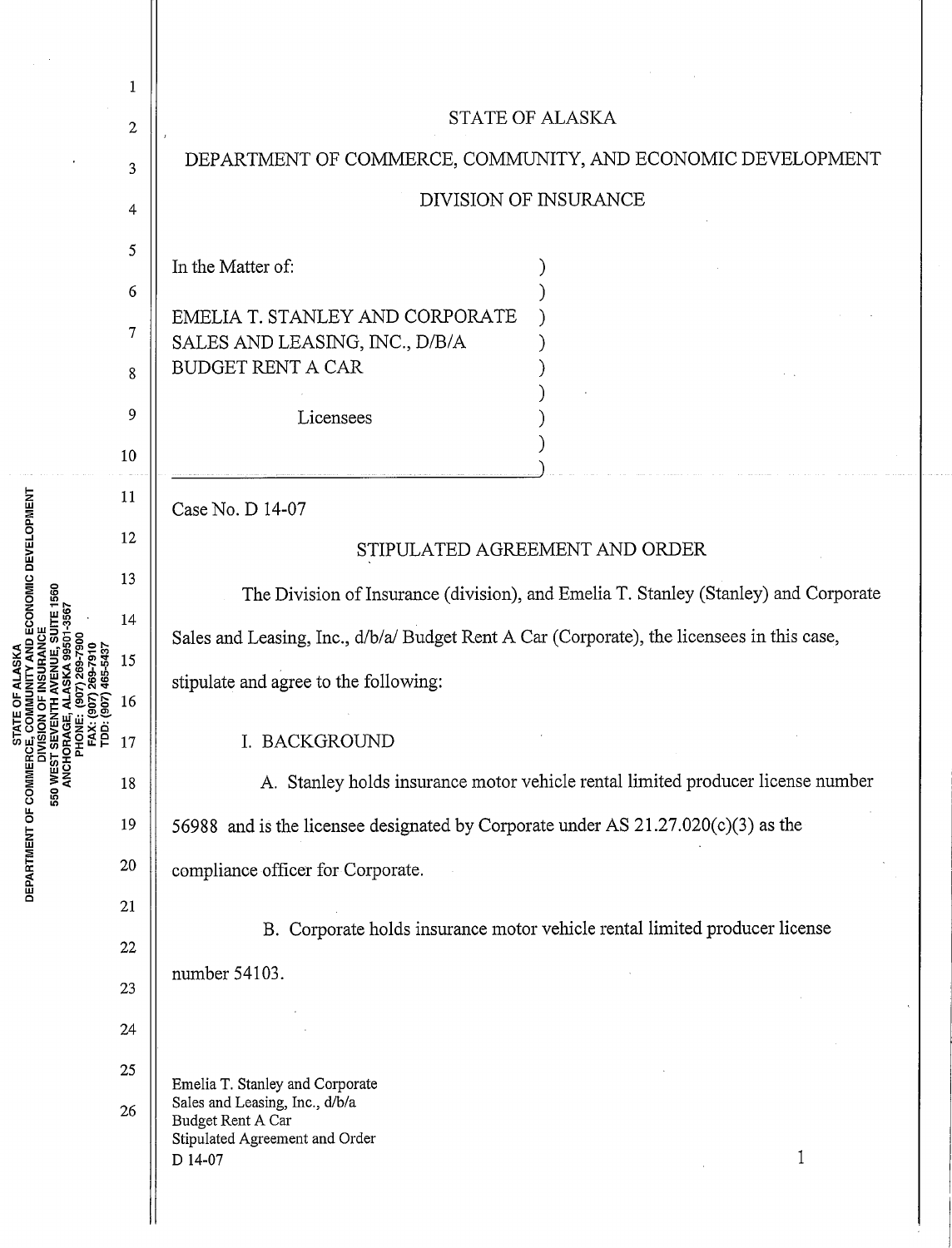1

4

5

6

9

10

11

12

13

14

15

16

ä 17

2  $\parallel$  C. On or about March 27, 2012, the division sent Corporate a notice to remind it  $3 \parallel$  to renew its license.

D. On or about May 25, 2012, the division notified Corporate that its license lapsed for failure to renew.

 $7 \parallel$  E. On or about November 15, 2012, the division sent Stanley a notice to remind 8 | her to renew her license.

F. On or about January 18, 2013, the division notified Stanley that her license lapsed for failure to renew.

G. The lapse notices in paragraphs D and F stated a person may not act or represent to be an insurance producer during the time a license has lapsed, and that penalties are provided for transacting business without a valid license.

H. As part of the filing requirements to reinstate these licenses, Stanley, the designated compliance officer for Corporate, provided notarized statements to the division indicating whether Stanley and Corporate continued to transact business as a motor vehicle rental limited producer during the periods in which Stanley, Corporate, or both were not appropriately licensed. These statements indicated that hundreds of transactions occurred during the unlicensed periods, May 25, 2012 through October 15, 2013, with earnings of \$103,518.12. These transactions subject Stanley and Corporate to civil penalties under AS 21.27.440.

24

19

18

20

21

22

23

u.. 0

RCE, COMMUNITY AND ECONOMIC DEVELOPMENT<br>DIVISION OF INSURANCE<br>ST SEVENTH AVENUE, SUITE 1560

**IORAGE** 

550 WEST

STATE OF ALASKA

RTMEN<sup>-</sup>

ដ<br>¤

25 26 Emelia T. Stanley and Corporate Sales and Leasing, Inc., d/b/a Budget Rent A Car Stipulated Agreement and Order  $D$  14-07 2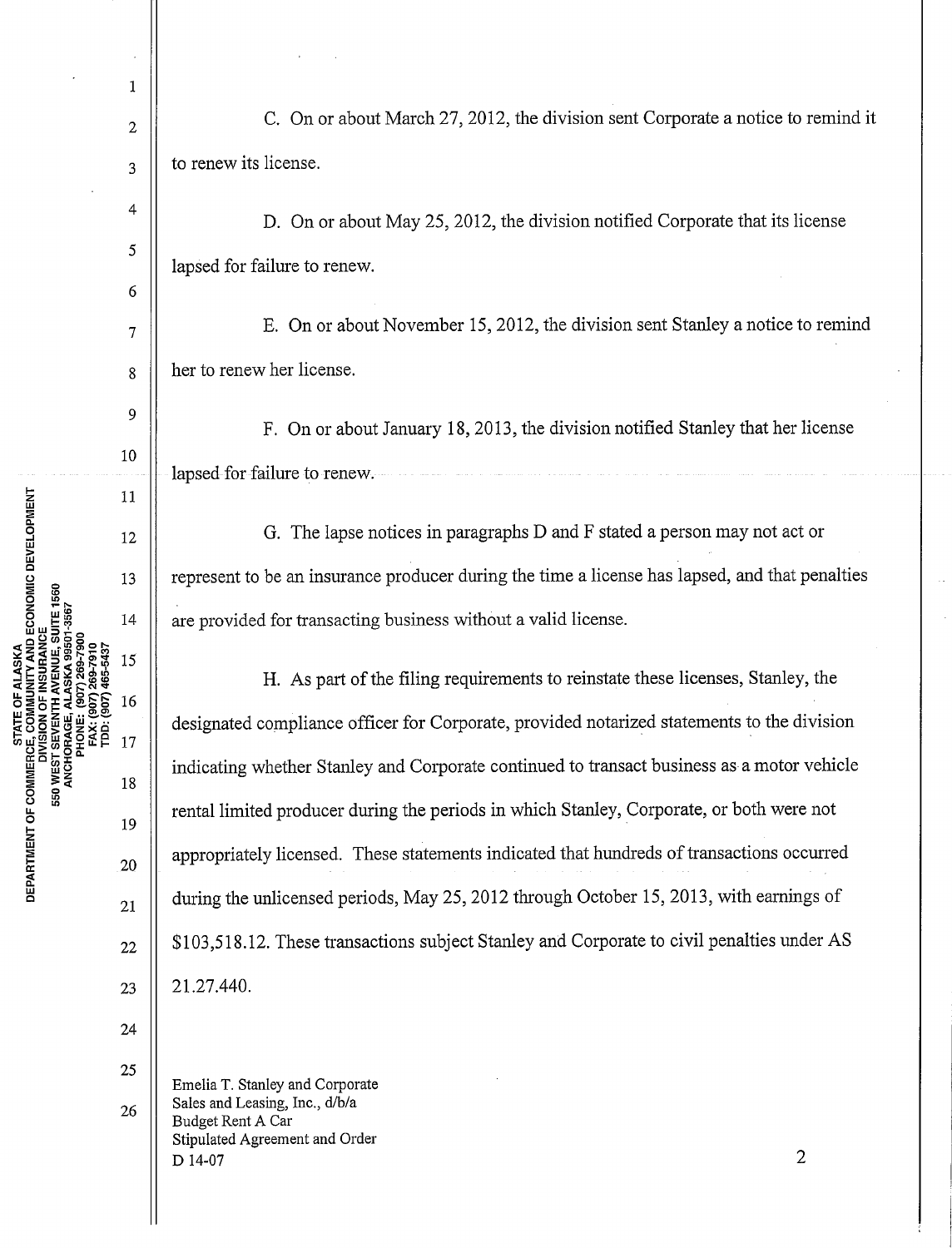1

2

3

4

5

6

7

8

9

10

11

12

13

 $14$ 

15

16

 $17$ 

19

18

20

21

22

23

24

## II. TERMS OF AGREEMENT

1. Stanley and Corporate agree to pay a civil penalty under AS 21.27.440 in the amount of \$103,518.12 for the unlicensed activity that occurred from May 25, 2012 through October 15, 2013, with \$78,518.12 suspended. The unsuspended penalty of \$25,000 is payable within six months of the time Stanley and Corporate have been notified that the director has signed the order adopting this agreement.

2. In the event that Stanley and Corporate violate Alaska-insurance laws during the next two years, the suspended portion of the penalty referenced in paragraph one will be reinstated. Stanley and Corporate also will be subject to any and all sanctions authorized by the insurance laws including imposition of additional penalties.

3. By signing this agreement, Stanley and Corporate understand and agree that any failure to comply with the conditions of this agreement will be grounds to revoke, suspend, or not renew Alaska insurance producer license numbers 56988 and 54103.

4. Stanley and Corporate understand that this agreement is not binding on the parties unless and until the director signs the order adopting this agreement.

DATED: 4-3-14

**u..**  0

COMMUNITY AND ECONOMIC DEVELOPMENT

ő

INSURANCE

DIVISION OF **JEVEN** 

**550 WEST** 

**RTMEN** 

~ **w 0** 

DIVISION OF INSURANCE

Jun dy Pruntes

Program Coordinator

25 26 Emelia T. Stanley and Corporate Sales and Leasing, Inc., d/b/a Budget Rent A Car Stipulated Agreement and Order D 14-07

3